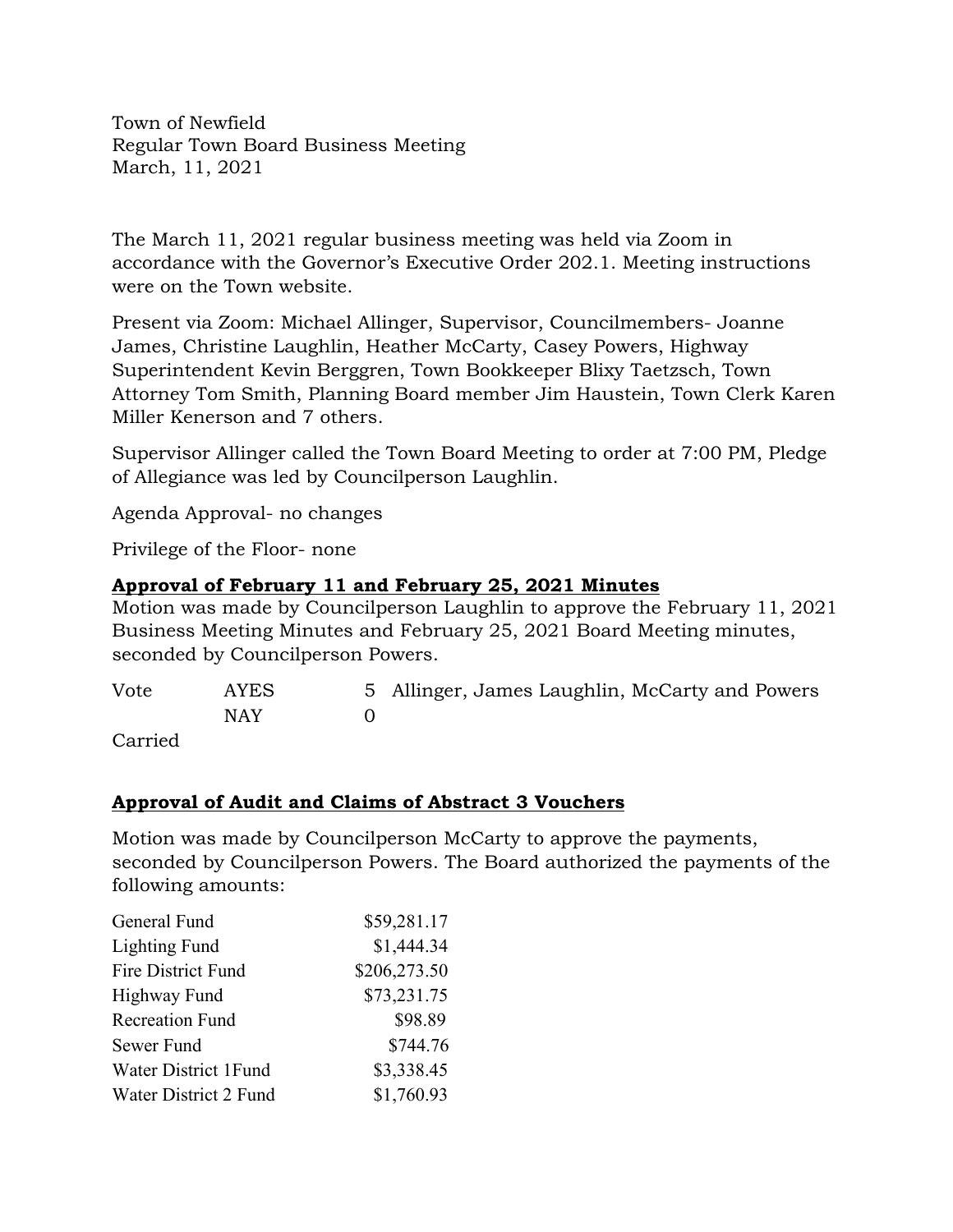Trust & Agency \$3,204.06

Vouchers were audited by Councilpersons McCarty and Powers. Vote AYE 5 Allinger, James, Laughlin, McCarty and Powers  $NAY$  0

Carried

## **Reports**

*Highway Department*- Superintendent Berggren reported the department is in good shape with sand and salt for the remainder of the year. The Highway crew are beginning to patch areas and are bringing in materials for summer projects. Superintendent Berggren reported the Highway crew participated in the manlift training and Dig Safe NY training certification. Superintendent Berggren reported that CHIPS funds for 2020 that had been cut, a portion has been reallocated back to the Town. No word when the funds may be received. Superintendent Berggren requested the Board to entertain discussion of the approval to order a new 10-wheel dump truck for 2022 delivery, he reported also he had looked into financing and is cleared with KS Bank. Motion was made by Councilperson Laughlin to approve Highway Superintendent Berggren to order the new 10-wheel dump truck for 2022 delivery, seconded by Councilperson James. Vote AYE 5 Allinger, James, Laughlin, McCarty and Powers  $NAY$  0

### Carried

*Water/Sewer Department*- Water Supervisor Berggren reported no issues with the water department and waiting for the DEC to approve the water withdraw permit for the new Pine Circle well There is a meeting scheduled next week with the DEC regarding the sewer department.

*Recreation-* Recreation Supervisor Austin Kuzcek reported in his written report that spring sports sign-ups will be March 22 with baseball, softball, t-ball and track beginning in mid-April. Summer camp is currently looking for a Camp Director and also are waiting for guidelines from the County and State. Mr. Kuzcek also reported he had met with interim Newfield School Superintendent Eric Hartz regarding holding camp at the school this summer. Van Kirk Park Athletic fields are wet! The basketball courts are open. Austin hopes to begin adult recreation basketball soon at the park.

*Code Enforcement*- Building Code Officer Alan Teeter reported 4 building permits were issued for February: 3 remodeling and 1 generator. Mr. Teeter also reported he is continuing to work on his online training and working on the annual report for the State. Mr. Teeter asked for clarification for the Verizon Tarpon Tower.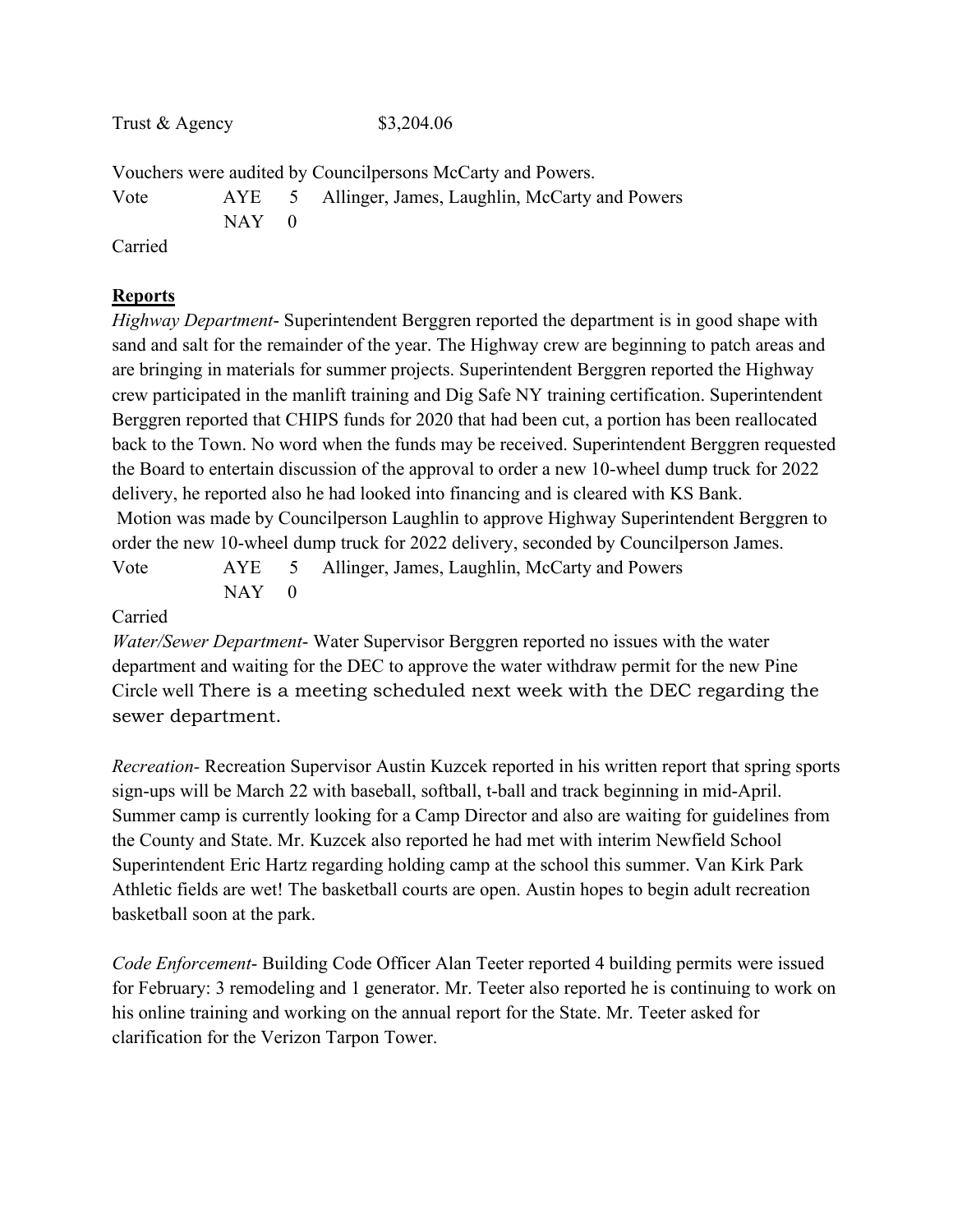Motion was made by Councilperson Laughlin for the Verizon Tarpon Tower building permit fee to be seven hundred fifty dollars (\$750.00), and three hundred dollars (\$300.00) for a special use permit fee, seconded by Councilperson McCarty.

Vote AYE 5 Allinger, James, Laughlin, McCarty and Powers  $NAY$  0

### Carried

Mr. Teeter also reported Charlie Mosher asked him to take over home enumeration numbering. Junk Code Officer Randy Brown reported in his written report there are 6 active cases, 4 have made efforts to clean up, 2 have not and have been sent a second notice and 2 complaints he will be addressing. A draft letter will be circulated that will be sent to vehicle repair shops advising the shop owners of the currant junk law.

*Beautification Committee*-Randy Brown reviewed the 2020 projects and reported for the 2021 summer season, student-based grants will be offered for various locations in the town. The school will advertise signups for the garden starter seeding project again this year. Last year 88 students took part in the program.

*Planning Board*- Jim Haustein reported the Cornell Design Connect Team is working on background for the hamlet revitalization project and next will be reaching out to the community. Mr. Haustein also reported the Planning Board will be looking at the Town's existing Solar Law for possible recommendations to the Town Board.

*Finance and Personnel*- Town Bookkeeper Blixy Taetzsch reported in her written report the Town Audit is completed and the AUD report has been submitted. She will make schedule for INSERO to present the report at a work session meeting in April. Ms. Taetzsch stated she would be auditing the court accounts soon.

*Climate Smart Communities*: Councilperson McCarty reported the beginnings of the Climate Smart Community website is up, and that Councilperson Powers and Heidi Erickson presented to the Newfield Public Library to the adult meet up group. The committee is also working on a Clean Energy Communities program and community engagement.

*EMC*- Michelle Henry reported EMC continues to reorganize. Ms. Henry also commented on the need for spring sampling of the Cayuga Inlet due to the spring thaw and on the creation of a pamphlet for residents of how to mitigate households' products in case of a flood

*Supervisor's Report*- Supervisor Allinger reported the COVID vaccine is now available to 60+ year-olds, public facing government employees and public officials. Supervisor Allinger reported he, Highway Superintendent Berggren and Town Clerk Kenerson had met with Newfield School officials regarding shared services and future budgeting. Supervisor Allinger announced Summer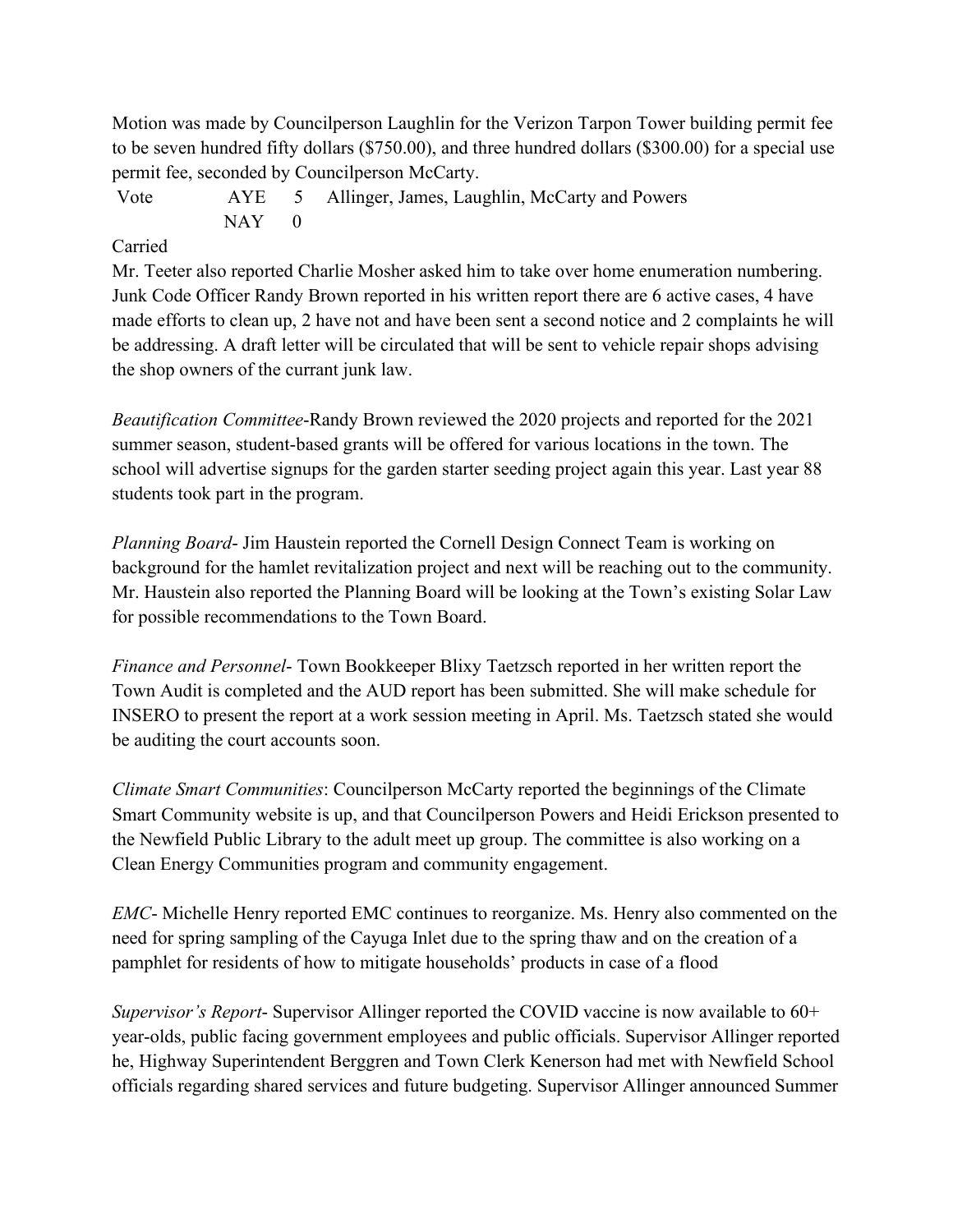Camp will be the first outside group activity to be held at the school since the school closed to the public.

Supervisor Allinger also reported the loop in the ARC grant has been corrected and the funds should be coming in soon. Supervisor Allinger spoke to SCT regarding the upgrade for the VPN computer and phone upgrade networks. The Tompkins County Hazard Mitigation draft is finishing up, Supervisor Allinger will post as soon as it is ready. There will be a 60–90-day review period before final adoption. Supervisor Allinger noted a license has been purchased for the Beautification Committee to have an email, and that the Horton Road speed reduction signs have been installed.

# **OLD BUSINESS**

Heat Smart Tompkins- Lisa Marshall program director spoke about the Heat Smart Tompkins and the heat pump partnership program. Ms. Marshall offered the benefits of the Heat Smart Partnership for the Town and its residents. The Board discussed putting the Heat Smart program information on the Town website, information to be included on the next water bill, post card mailing and to host a webinar. Motion was offered by Supervisor Allinger to allow Councilperson McCarty and Ms. Marshall to move forward with a community campaign promoting the Heat Smart Partnership for clean heat for the Town of Newfield, seconded by Councilperson Powers.

Vote AYE 5 Allinger, James, Laughlin, McCarty and Powers  $NAY$  0

Carried

March 26, 2021 Supervisor Allinger will sign the Heat Smart Program agreement.

# **ACTION ITEMS**

Resolution #30-2021 March 2021 Budget Modifications RESOLUTION NO. 30-2021 – Approval of March 2021 Budget Modifications

WHEREAS, it is necessary to modify the 2021 budget based on updated estimates of revenues and expenses in 2021, and

WHEREAS, a detailed listing of each budget adjustment by Fund has been provided below, be it therefore

RESOLVED, that the Newfield Town Board approves the budget modifications as outlined below.